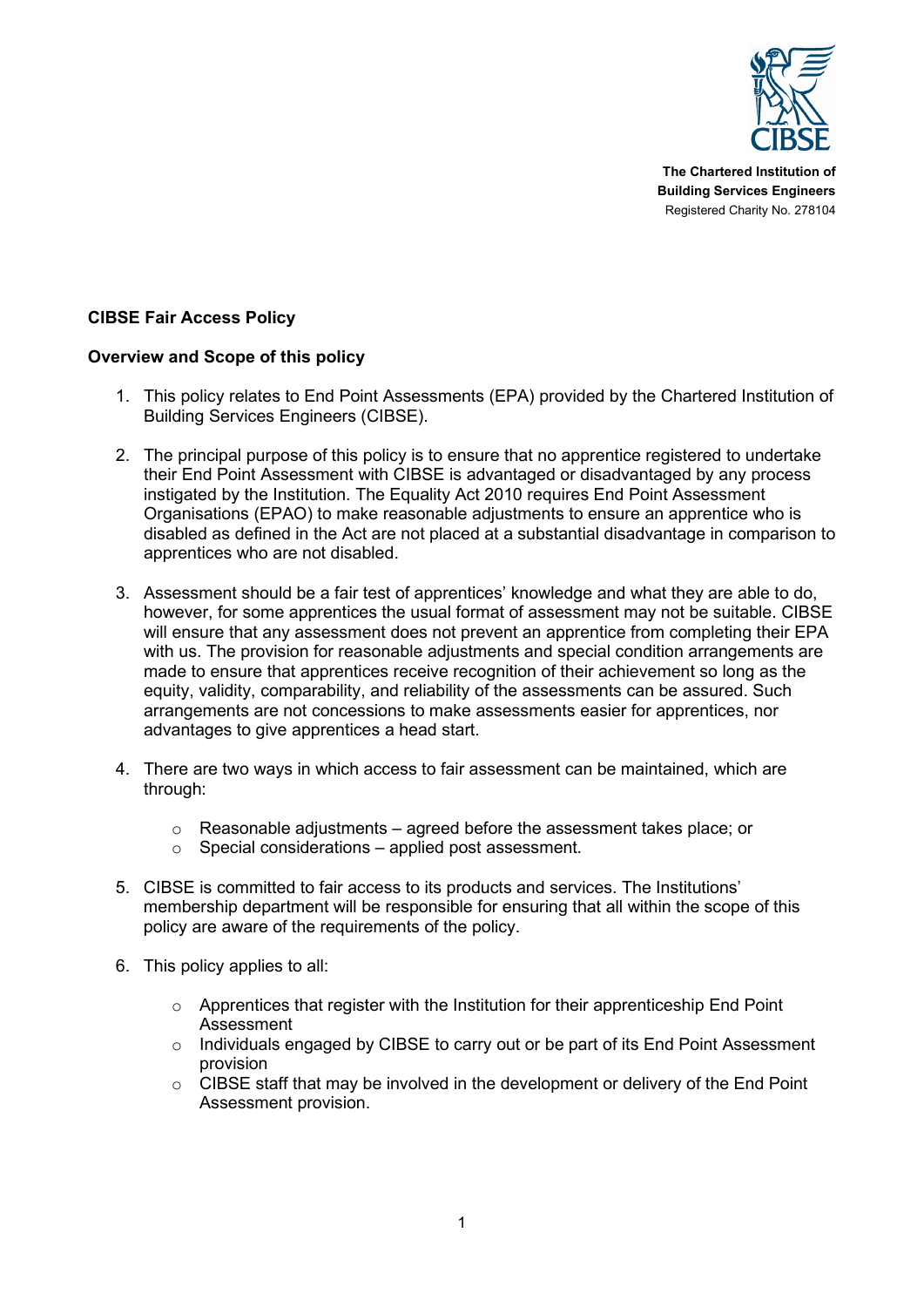# **Definition of reasonable adjustments**

- 7. A reasonable adjustment is any action that helps to reduce the effect of a disability or difficulty that places the apprentice at a substantial disadvantage in the assessment situation. Reasonable adjustments must not affect the integrity of what is being assessed. Reasonable adjustments are approved or set in place before the assessment activity takes place; they constitute an arrangement to give the apprentice access to the assessment activity. The use of a reasonable adjustment will not be taken into consideration during the assessment of an apprentice's work. End Point Assessment Organisations and partners are only required by law to do what is 'reasonable' in terms of giving access.
- 8. What is reasonable will depend on factors which include but are not limited to:
	- o The needs of the candidate
	- o The effectiveness of the adjustment
	- o The cost of the adjustment
	- $\circ$  The practicality of the adjustment
	- $\circ$  The impact on the candidate
	- o Health and safety considerations

# **Types of reasonable adjustments**

- 9. The End Point Assessment is part of a vocational qualification. The application of a competence standard to a disabled person is not disability discrimination unless it is discrimination by virtue of section 19 of the Equality Act. Reasonable adjustments will be considered in terms of a candidates 'normal way of working'. The assessment of Knowledge, Skills, and Behaviours and the effectiveness and integrity of the qualification will be upheld.
- 10. Adjustments which are likely to be deemed reasonable (depending on the disability) include, but are not limited to:
	- o Adaption of assessment materials
	- o The use of braille
	- o British Sign Language
	- o Audio format
	- o Rest breaks
	- o Extra time
	- o Prompter

## **Definition of special considerations**

11. Special considerations can be applied after an assessment if there is a reason the apprentice may have been disadvantaged during the assessment. Reasons for special consideration could be temporary illness, injury, or adverse circumstances at the time of the assessment. Apprentices cannot enter a plea for special considerations for assessment solely on the grounds of disability or learning difficulty. Special consideration should not give the apprentice an unfair advantage. In some cases, it may not be possible to apply special consideration. It may be more appropriate to offer the apprentice an opportunity to retake the assessment at a later date or to extend the registration period so that the apprentice has more time to complete the assessment activity. All apprentices regardless of their special consideration must still meet our minimum requirement to achieve their apprenticeship. Any special consideration requests must be submitted as soon as possible after the assessment and no later than 10 working days after the assessment has taken place.